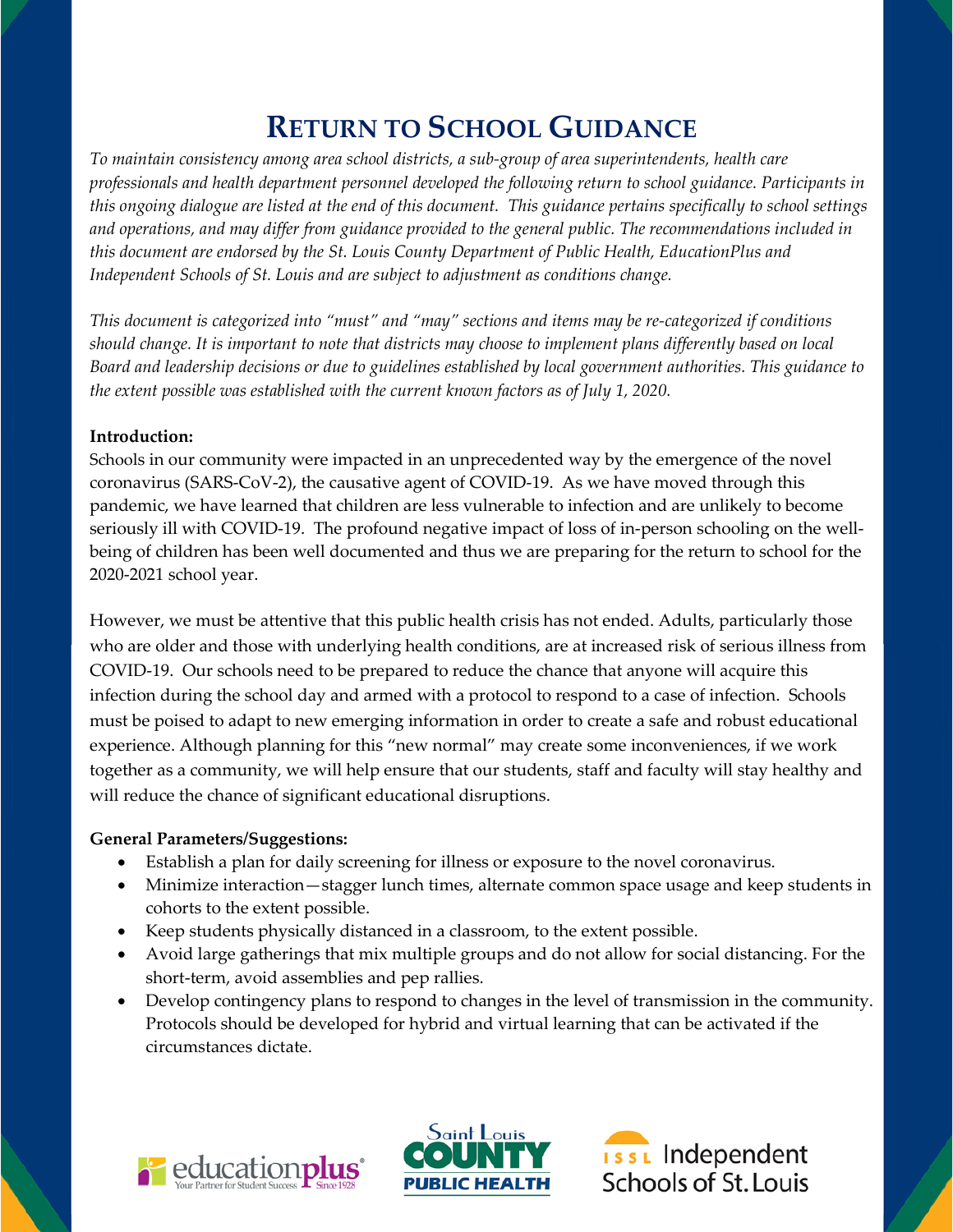## **Social Distancing**

Social distancing of at least 6 feet remains one of the best preventative measures for reducing the spread of COVID-19. It is recognized that this cannot be accomplished at all times, and distancing of at least 3 feet has been shown to reduce infections. While children are unlikely to exhibit serious symptoms from COVID-19, social distancing helps prevent the spread to adults—especially those who may be at high risk. Note that all individuals who spend more than 15 minutes within 6 feet of an individual tested positive for COVID-19, will be asked to quarantine. Keep this in mind when deciding parameters in regards to social distancing.

#### *Schools Must:*

- Establish social distancing protocols for various activities during the school day—classroom, cafeteria, gym, playground, etc.
- Establish a process for social distancing, not mixing different student groups, and sanitizing between groups when students are eating within a cafeteria.
- Establish a contained area (such as a vestibule) for parents when checking students in/out during the school day. If others are waiting to check their student in, they should wait outside (in their vehicle if necessary) so there is a limited number of individuals in the contained area. Only one person at a time should be waiting in the contained area.
- Discontinue allowing non-essential visitors into the school.
- Administer health screening questions if anyone is allowed into the school building. Face masks should be required for these individuals.
- Keep accurate records of anyone who has been inside a building in case an outbreak occurs to assist with contact tracing efforts.

#### *Schools May Consider:*

- Addressing class size by splitting classes, requiring attendance on alternating days and/or reducing the number of students within the classroom.
- Adjusting elective classes by offering activities within the classroom instead of students moving to a new space.
- Establishing a schedule for varying arrival and departure times to minimize the number of students entering and exiting the building at the same time.





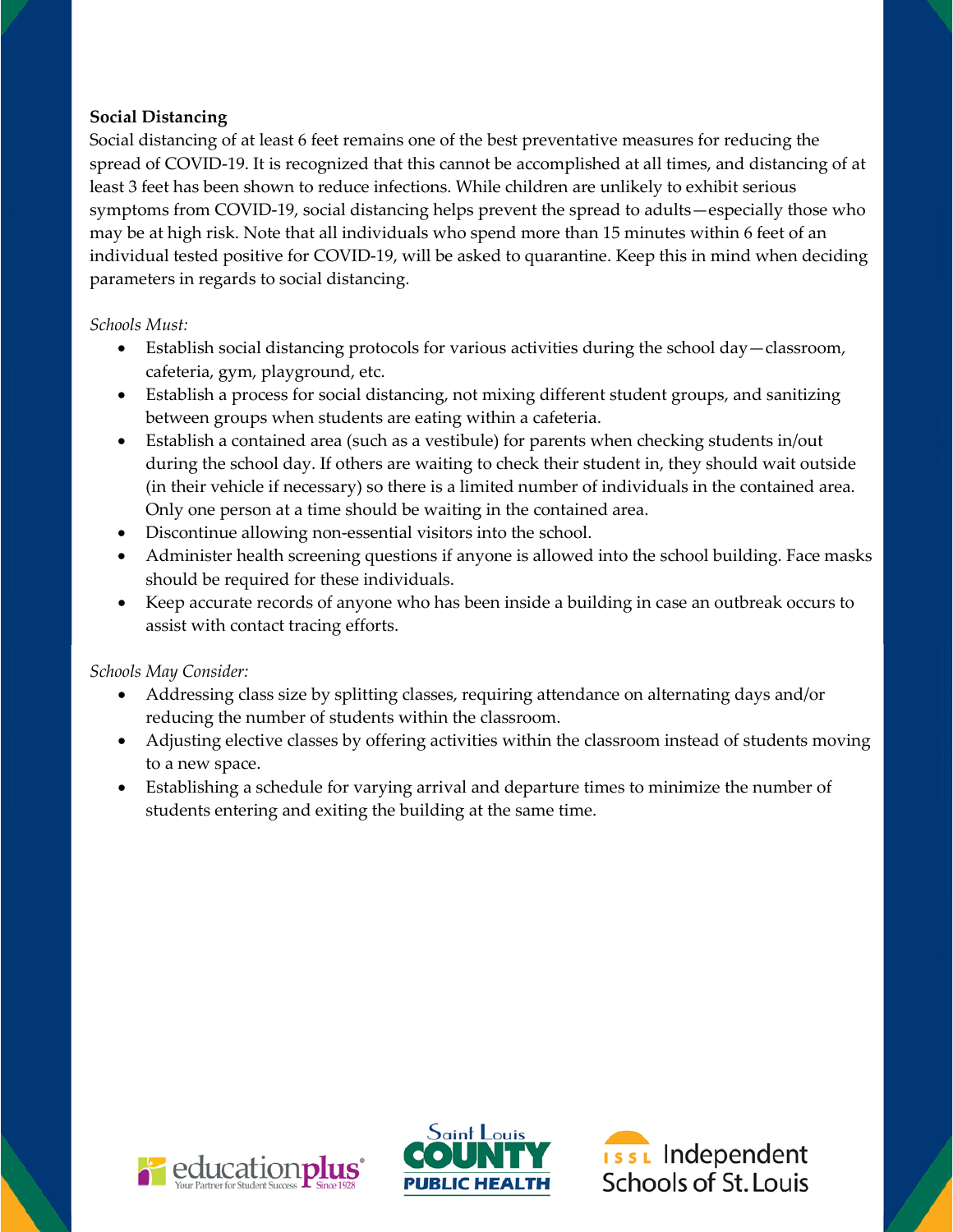## **Screening – Staff**

*Schools Must:*

• Implement a health screening for all staff before reporting to work.

#### *Schools May Consider:*

- Administering a self-assessment before or when reporting to work. Questions on the selfassessment should include the new onset of any of the following not explained by another known condition (note: the CDC may update symptoms at any time): fever or chills, cough, shortness of breath or difficulty breathing, fatigue, muscle or body aches, headache, new loss of taste or smell, sore throat, congestion or runny nose, nausea, vomiting or diarrhea; or if the individual has been in close contact in the past 2 weeks with an individual with a confirmed case of COVID-19.
- If a staff member answers "Yes" to any of the screening questions, they should not report to work.
- Implementing random temperature checks to reinforce the practice of self-screening.
- Conducting a temperature check and administer screening questions when staff member reports to work.

## **Screening – Students**

*Schools Must:*

• Implement a health screening for all students before reporting to school.

*Schools May Consider:*

- Establishing a protocol for parents to screen their own children before sending to school. This would include a temperature check and screening questions similar to those administered to staff.
- Taking temperatures of students as they enter the building and requiring parents to complete screening questions for their own children before sending to school. Note that only a minority of children who have COVID-19 will have a fever. Furthermore, temperature checks of students may create a bottleneck and cause the crowding and contact with other students that should be avoided.

# **When Someone Is Sick**

We have a culture of working or going to school when sick, and we need to change that culture by encouraging staff and students to stay home when sick. This message should be clearly sent to staff, parents and students. Perfect attendance awards for staff and students should be eliminated**.** We must strive to keep sick people at home.





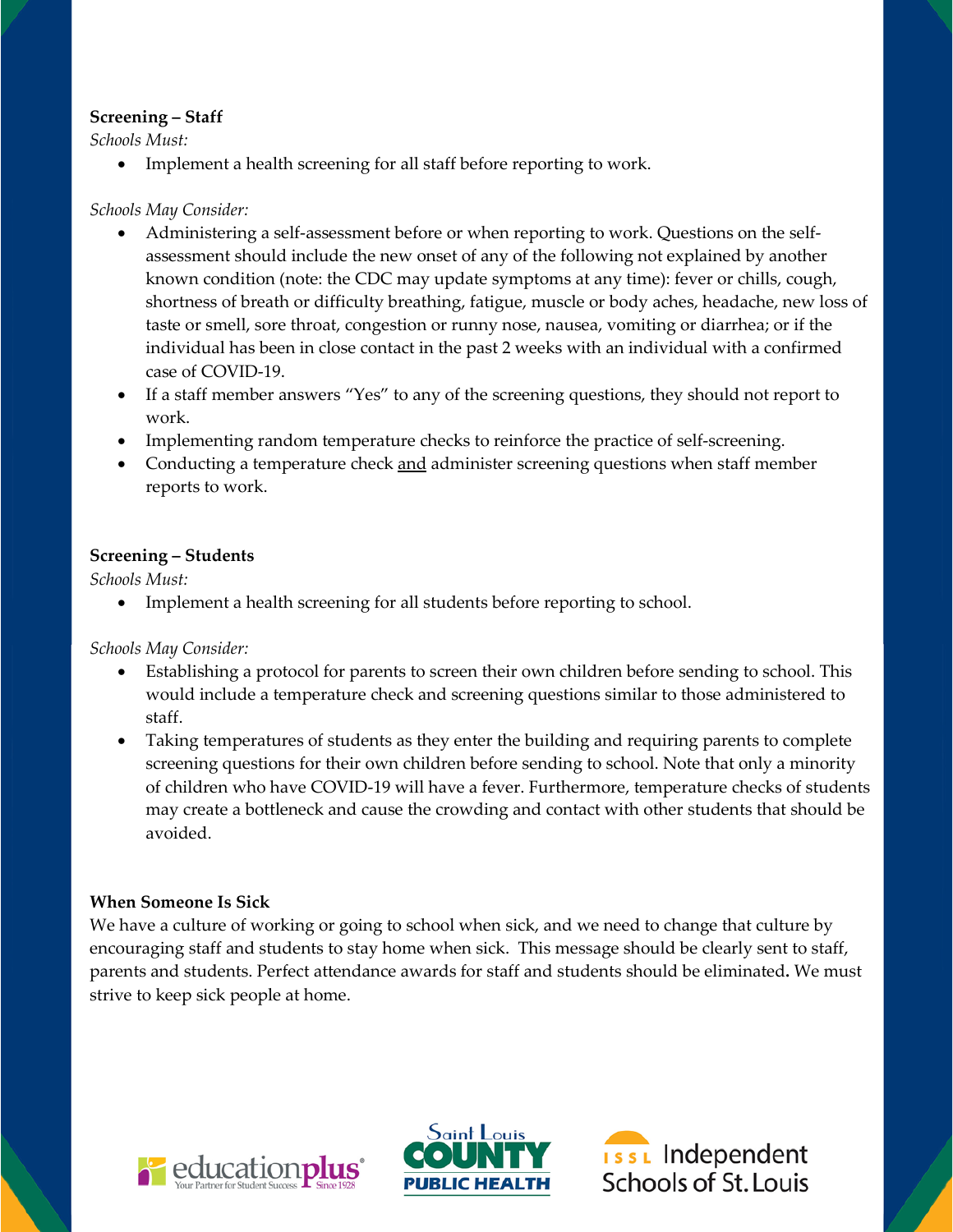*Schools Must (when someone is identified with any symptoms listed in the health screening):*

- Send a staff member home immediately. If it is a student, isolate the student until arrangements can be made for the child to be picked up by a parent or guardian.
- Advise the individual to contact a healthcare provider if they exhibit symptoms or answered "Yes" to any screening question. The healthcare provider will be able to determine whether the symptoms are a result of COVID-19 infection or if there are other health issues.
- Follow the guidance of the local health department regarding contact tracing, classroom or school closure, notification of community, sanitizing protocols, etc. if a case of COVID-19 is identified within the school.

# **Face Masks (or Face Shields) – Staff**

*Schools Must:*

- Require staff members to wear a face mask or face shield when within 6 feet of another individual.
- Require adults who are not staff members to wear a face mask when inside a building.
- Provide medical grade face masks, eye protection and other PPE to nurses and other staff for use when working with students who become ill at school.
- [Instruct](https://c19rrt.org/wp-content/uploads/2020/05/HLM-design-_-How-to-wear-a-homemade-face-mask-v2-1.pdf) staff in the proper manner which a face mask should be worn.

*Schools May Consider:*

• Providing face shields for health care workers as an additional precaution.

# **Face Masks – Students**

*Schools Must:*

- Encourage older students (over the age of 9) to wear a face mask if there are circumstances that put them in close areas. If at all possible, wearing masks when in a hallway during passing period is highly recommended. Younger students who are less able to comply with a requirement to wear a face mask should not be asked to do so.
- Isolate any student who becomes ill and provide a face mask.
- **<u>[Instruct](https://c19rrt.org/wp-content/uploads/2020/05/HLM-design-_-How-to-wear-a-homemade-face-mask-v2-1.pdf)</u>** students who are being required to wear a face mask in the proper manner in which a mask should be worn. Efforts should be made to destigmatize the wearing of face masks to protect those students who need to wear one.

# *Schools May Consider:*

- Requiring older students (over the age of 9) to wear face masks at all times.
	- o It should be noted that improper use of a cloth face mask or frequent hand-to-face activity which might be stimulated by continuous face mask usage could result in increased risk of infection.
- Requiring all students to wear face masks at all times.





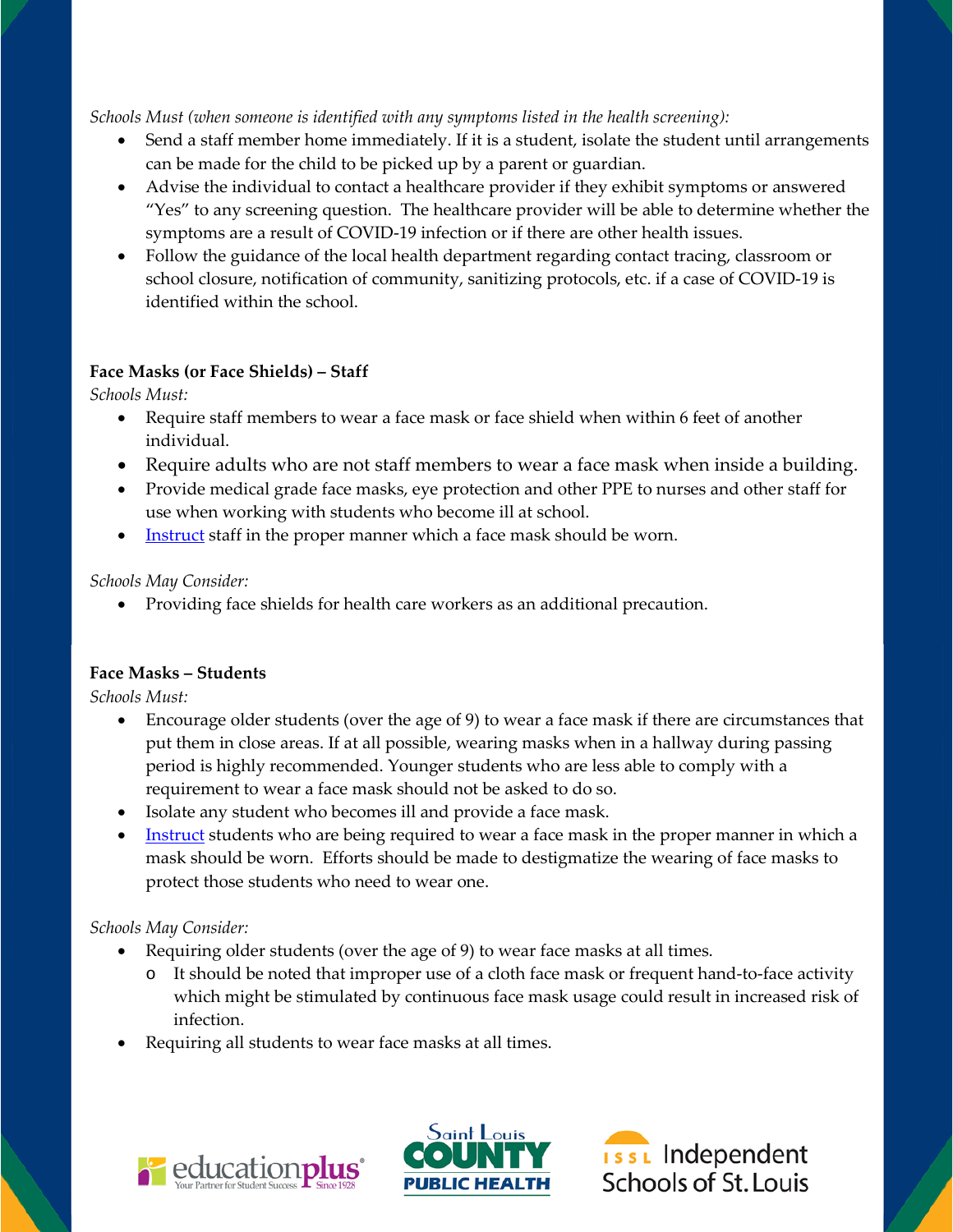## **Gloves – Staff (gloves not necessary for students)**

*Schools Must:*

- Provide gloves for any staff member working with sick or suspected sick individuals. A fresh pair of gloves should be worn when working with each new individual. An individual should use hand sanitizer before putting on gloves and then once again after removing gloves.
- Require custodians to use gloves whenever cleaning.

# **Hand Washing – Staff and Students**

*Schools Must:*

- Encourage hand washing or the use of hand sanitizer upon entering a building, before eating, after eating, after restroom usage, before any group activities and before boarding school buses.
- Recommend hand washing any time the face/mouth are touched (which may prove difficult with younger students).

**Water Fountains – Staff and Students** (note: the CDC has not issued specific guidance regarding water fountains)

*Schools Must:*

• Avoid groups congregating around water fountains waiting for access.

*Schools May Consider:*

- Closing down access to water fountains.
- Allowing the use of water fountains for filling water bottles.

#### **Restrooms**

*Schools Must:*

- Limit the number of individuals in the restroom.
- Administer at least one deep cleaning a day and clean/wipe down high touch surfaces throughout the day. High-touch surfaces can transmit the disease but it's not a high instance.
- Maintain a cleaning log to assist with contact tracing if necessary.

#### *Schools May Consider:*

- Implementing scheduled restroom breaks so each grade/class can use at a specific time and avoid mixing students from different classes.
- Marking spaces outside restrooms to provide visual cues to ensure social distancing while waiting.





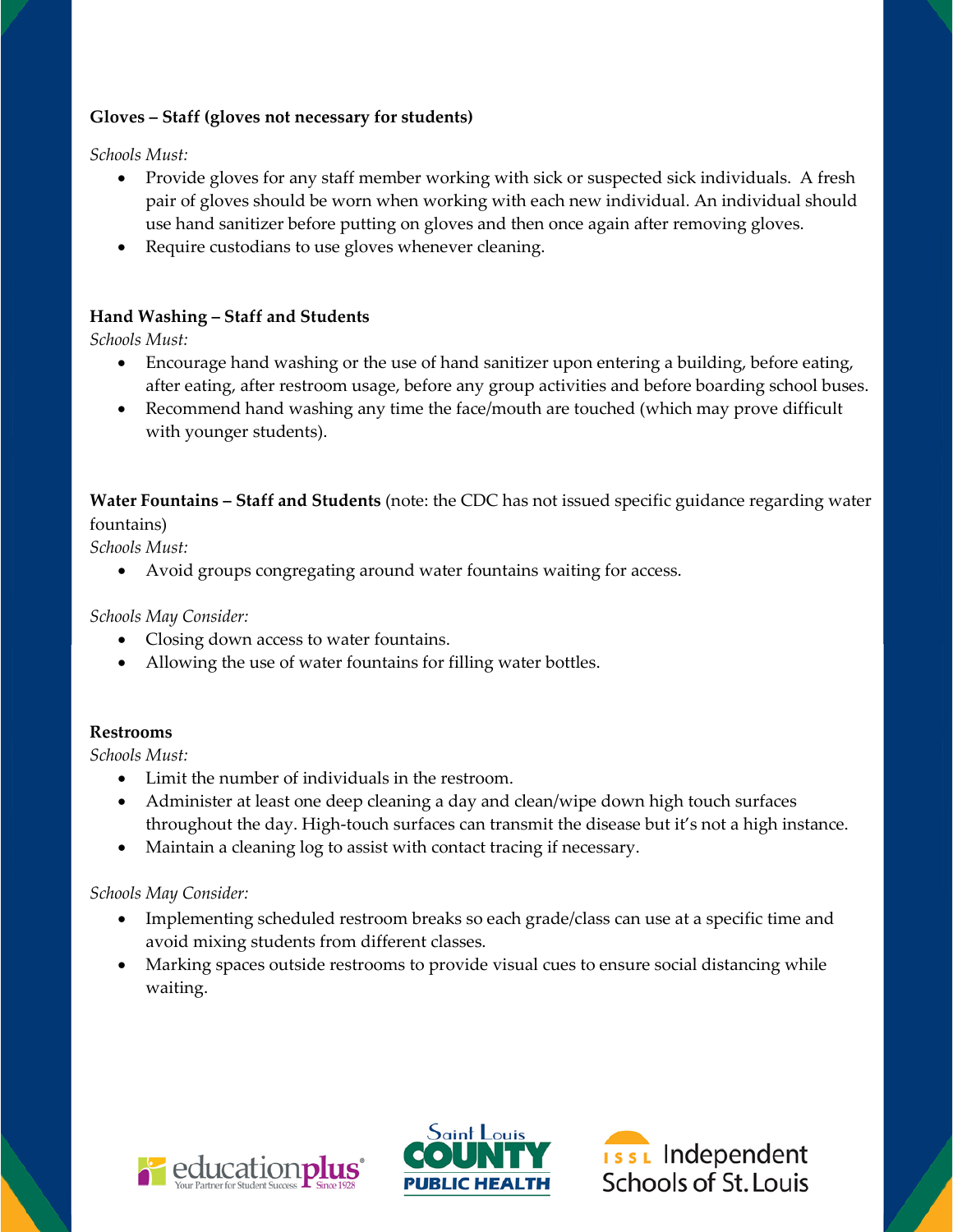## **Transportation**

*Schools Must:*

- Assign seats to reduce transmission and assist with contact tracing if necessary.
- Establish a protocol for loading and unloading of buses to minimize student contact such as loading the rear of the bus first.
- Establish daily cleaning protocols for sanitizing each bus.
- Require bus drivers to wear face masks.

## *Schools May Consider:*

- Encouraging older students (over the age of 9) to wear face masks while being transported on the bus if they are sitting in the same seat as a non-family member.
- Reducing the number of students on a bus by allowing only one student per seat and/or alternating rows of students.
- Encouraging parents to transport students to and from school.
- Sanitizing each bus in between routes.

## **Cleaning and Disinfecting**

The Centers for Disease Control and Prevention (CDC) has provided [guidelines](https://www.cdc.gov/coronavirus/2019-ncov/community/disinfecting-building-facility.html) regarding cleaning and disinfecting school buildings and other areas.

*Schools Must:*

- Require the use of disposable gloves when cleaning and disinfecting.
- Clean and disinfect surfaces per CDC [guidance.](https://www.cdc.gov/coronavirus/2019-ncov/community/disinfecting-building-facility.html)
- Practice routine cleaning of frequently touched surfaces.
	- o More frequent cleaning and disinfection may be required based on level of use.
	- o High-touch surfaces and objects (such as tables, doorknobs, light switches, desks, phones, keyboards, faucets, etc.) should be cleaned and disinfected regularly.
- Disinfect using EPA-registered househol[d disinfectant,](https://www.epa.gov/pesticide-registration/list-n-disinfectants-use-against-sars-cov-2-covid-19) properly diluted bleach solutions or alcohol solutions with at least 70% alcohol.

# *Schools May Consider:*

• Implementing sanitizing procedures using alternative means. Please check the effectiveness with local health department.





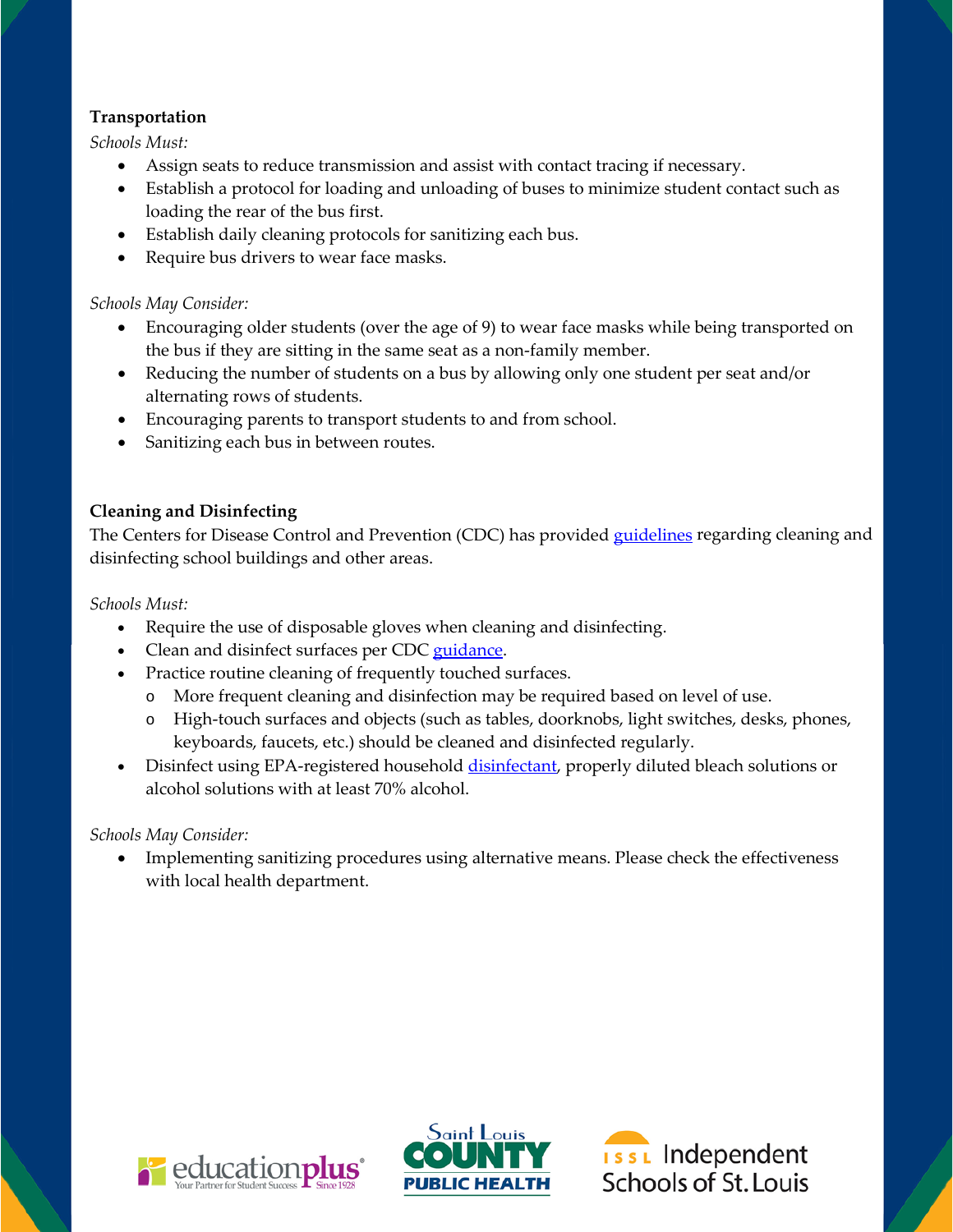# **Social and Emotional Well-being**

This pandemic has caused stress on staff and students. From prolonged absences to fear of the unknown to deaths related to COVID-19, there have been a variety of stressors on our school community. Schools should consider these objectives when creating their re-entry plans:

- Consider adopting an approach of universal services for mental health support for all students and staff.
- Provide training to teachers and other staff on how to talk to and support students during a pandemic and psychological first aid.
- Consider contacting students who do not return to school with a wellness check-in as they may be experiencing school avoidance due to anxiety related to the pandemic.
- Provide additional support to students who may be exhibiting suicidal ideation or grieving due to loss of a family or friend, or missed experiences.
- Consider implementation of academic accommodations for students having difficulty concentrating or learning new information due to stress associated with the pandemic.

## **When a Case is Identified**

If an individual within a school building is tested positive for COVID-19, schools must work with their local health department but could expect some of these parameters to be put in place:

- Identify who the individual was in contact with, within a 6-foot space, for at least 15 minutes. If specific contacts cannot be identified, quarantine everyone who was in the same room, bus or other areas. Schools will need to keep room/bus logs or photos in order to assist with contact tracing. By having a seating chart, bus seating charts or photos, the number of students required to be quarantined can be minimized.
- The St. Louis County Health Department suggests that if over 5% of the student body in a building or district test positive any day, 4% test positive over 2 days in a row or 3% test positive for 3 days in a row, then that building or district closes for 10 days (percentages may change when better scientific data becomes available).
- Schools need to ensure there is a space to isolate a sick student or staff member until the individual can leave the building.
- In the event a person diagnosed with COVID-19 is determined to have been in the building and poses a risk to the staff or students, a school may close for 1-2 days for cleaning and disinfection of that building or exposed area if unable to clean during the nighttime closing.